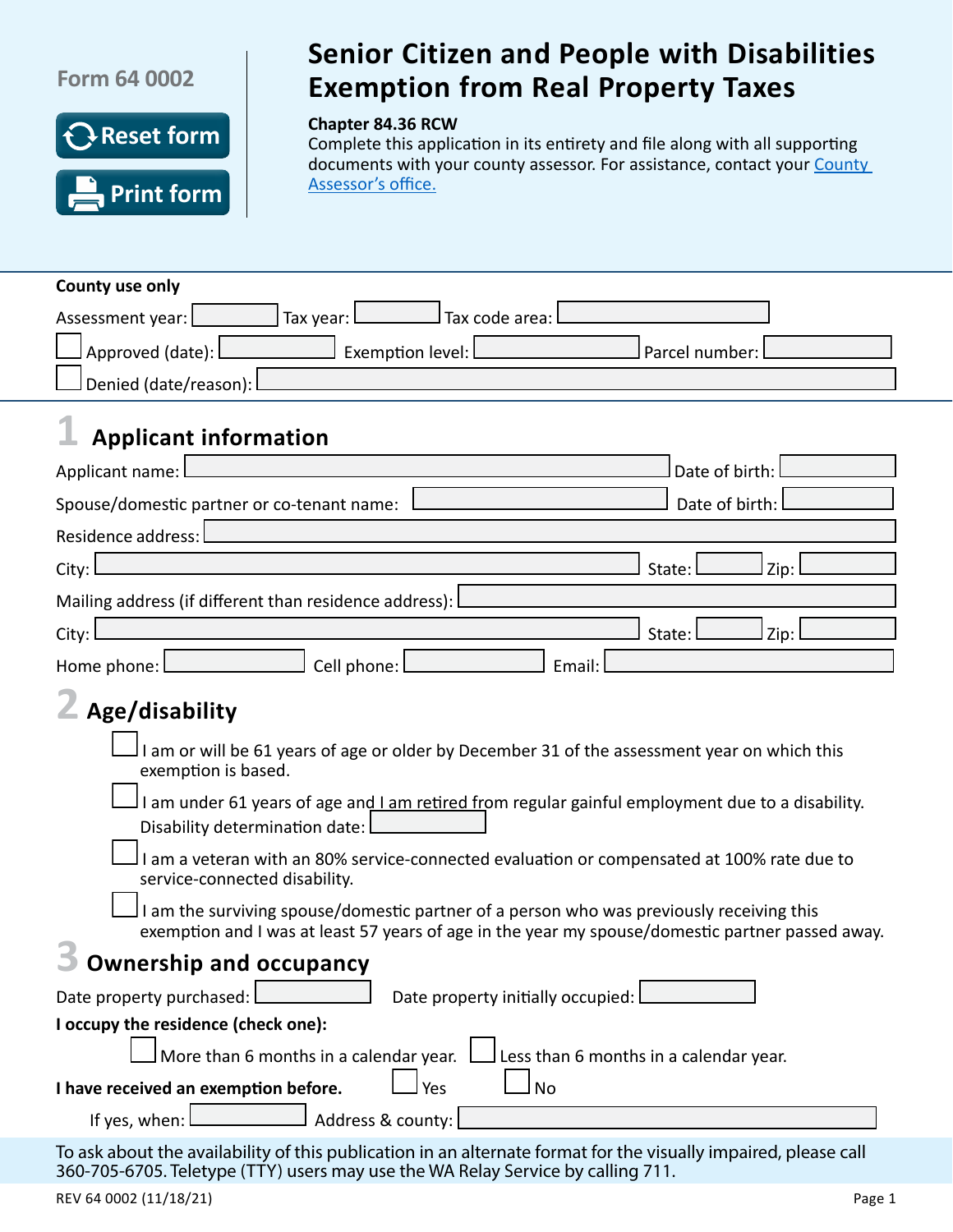### Senior Citizen and People with Disabilities Exemption from Real Property Taxes



| I sold my former residence.<br>Yes<br>No<br>If yes, when: I<br>where:                                                                                            |
|------------------------------------------------------------------------------------------------------------------------------------------------------------------|
| <b>Property description</b><br>Type of residence:                                                                                                                |
| Single unit of a multi-unit dwelling duplex/condo<br>Single-family home<br>Housing co-op                                                                         |
| Mobile home<br>Make:<br>Model:<br>Year:                                                                                                                          |
| If mobile home, has the certificate of title been eliminated?<br>Yes<br>No                                                                                       |
| If mobile home, do you own the land where the mobile home is located?<br>Yes<br>N٥                                                                               |
| This property includes:                                                                                                                                          |
| My principal residence and less than or equal to one acre of land.                                                                                               |
| My principal residence and more than one acre of land.                                                                                                           |
| <b>Combined disposable income</b><br>Year:                                                                                                                       |
| Total combined disposable income from the Combined Disposable Income Worksheet: \$<br>(See instructions. Submit your completed worksheet with this application.) |

# **6 Certification**

By signing this form, I confirm that I:

- Have completed the income section of this form and all proof of income is included.
- Understand it is my responsibility to notify the county assessor if I have a change in income or circumstances and that any exemption granted through erroneous information is subject to the correct tax being assessed for the last five years, plus a 100 percent penalty.
- Declare under penalty of perjury that the information in this application packet is true and complete.
- Request a refund under the provisions of RCW 84.69.020 for taxes paid or overpaid as a result of mistake, inadvertence, or lack of knowledge regarding exemption from paying real property taxes pursuant to RCW 84.36.381 through 389.

Signature of applicant: Date: Date: Date: Date: Date: Date: Date: Date: Date: Date: Date: Date: Date: Date: D

## **What to do next:**

Send this form to your local county assessor.

Find your county assessors office here: [dor.wa.gov/countycontacts](http://dor.wa.gov/countycontacts)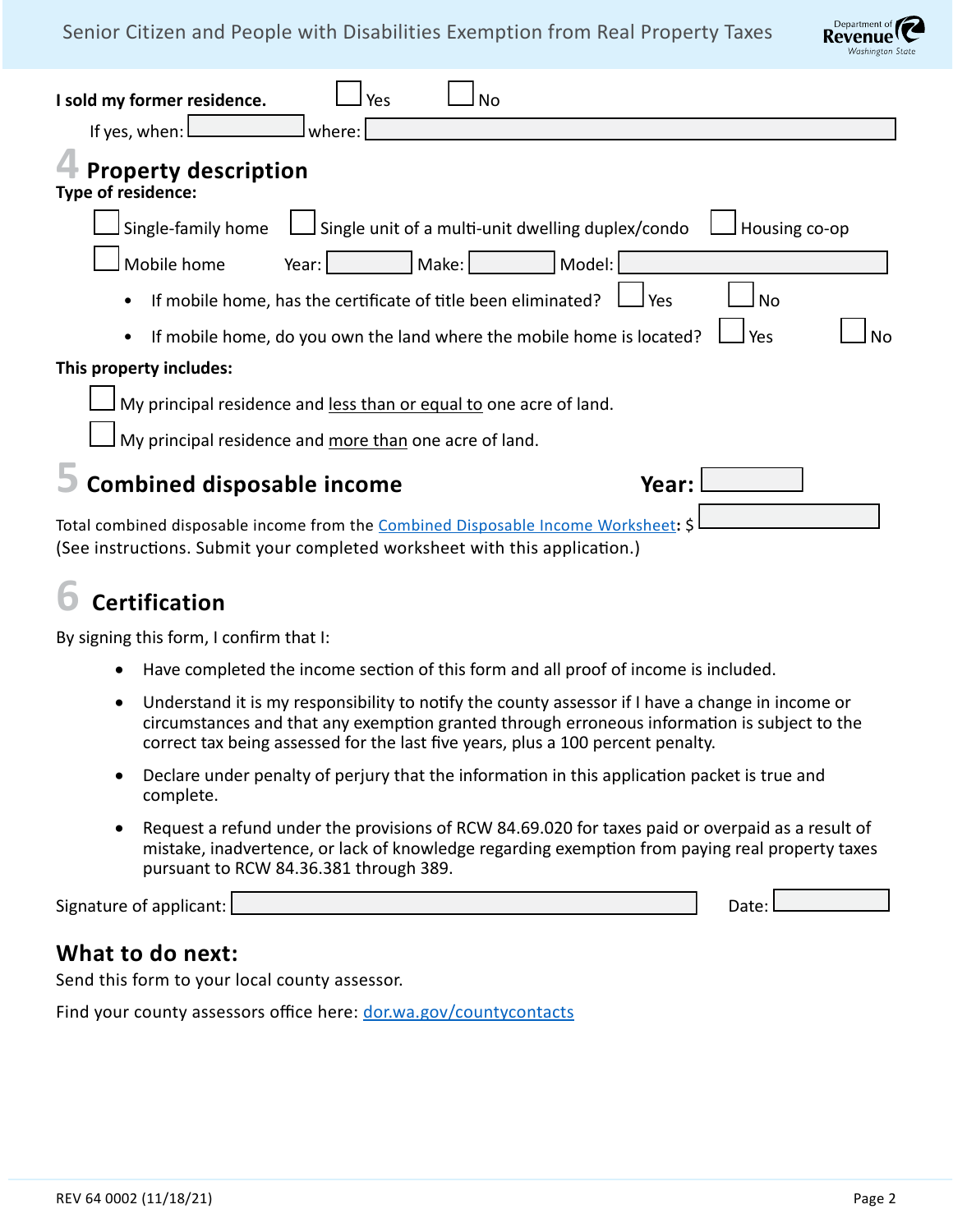

## **Instructions for completing the application**

Complete Parts 1 through 6 in their entirety and include supporting documents to avoid delays in application processing. If you have questions, contact your county assessor's office.

## **Part 1**

A co-tenant is someone who lives with you and has an ownership interest in your home.

## **Part 2**

Check the appropriate box. See the *Documents to Include* section in these instructions to determine what to send for proof of age or disability.

## **Part 3**

Enter the date you purchased the residence and the date you began occupying the residence even if the dates are the same. If you have qualified and received an exemption on a Washington residence previously, indicate when and the address and county where the previous exemption was granted.

## **Part 4**

Details regarding your specific residence and parcel can be obtained from your county assessor's office.

## **Part 5**

Complete and attach the [Combined Disposable](http://dor.wa.gov/sites/default/files/legacy/Docs/forms/PropTx/Forms/63-0036.pdf)  [Income Worksheet](http://dor.wa.gov/sites/default/files/legacy/Docs/forms/PropTx/Forms/63-0036.pdf) and enter the total here.

#### **How combined disposable income is calculated**

Per RCW 84.36.383(1) "combined disposable income" is your disposable income plus the disposable income of your spouse/domestic partner and any co-tenants, minus expenses for you or your spouse/domestic partner for:

#### **How disposable income is calculated**

"Disposable income" has a specific definition for the purpose of this program. Per RCW 84.36.383(6), "disposable income" is adjusted gross income, as defined in the federal internal revenue code, plus all of the following that were not included in, or were deducted from, adjusted gross income:

• Capital gains, other than a gain on the sale of a principal residence that is reinvested in a new

principal residence.

- Amounts deducted for losses or depreciation.
- • Pensions and annuities.
- • Social security act and railroad retirement benefit.
- Military pay and benefits other than attendantcare and medical-aid payments.
- • Veterans pay and benefits other than attendantcare, medical-aid payments, VA disability benefits, and DIC.
- Dividend receipts.
- Interest received on state and municipal bonds.

These incomes are included in "disposable income" even when it is not taxable for IRS purposes.

#### **What are deductible expenses**

Expenses paid by you or your spouse/domestic partner (not reimbursed or covered by insurance) for:

- Prescription drugs.
- Treatment or care of either person in the home or in a nursing home, boarding home, or adult family home.
- • Health care insurance premiums for Medicare Parts A, B, C, and D only. Amounts paid for insurance premiums other than Medicare Parts A, B, C, and D are not deductible.
- Durable medical and mobility enhancing equipment and prosthetic devices.
- Medically prescribed oxygen.
- Long-term care insurance.
- • Cost-sharing amounts (amounts applied toward your health plan's out of pocket maximum).
- Nebulizers.
- Medicines of mineral, animal, and botanical origin prescribed, administered, dispensed, or used in the treatment of an individual by a Washington licensed naturopath.
- Ostomic items.
- Insulin for human use.
- • Kidney dialysis devices.
- Disposable devices used to deliver drugs for human use.